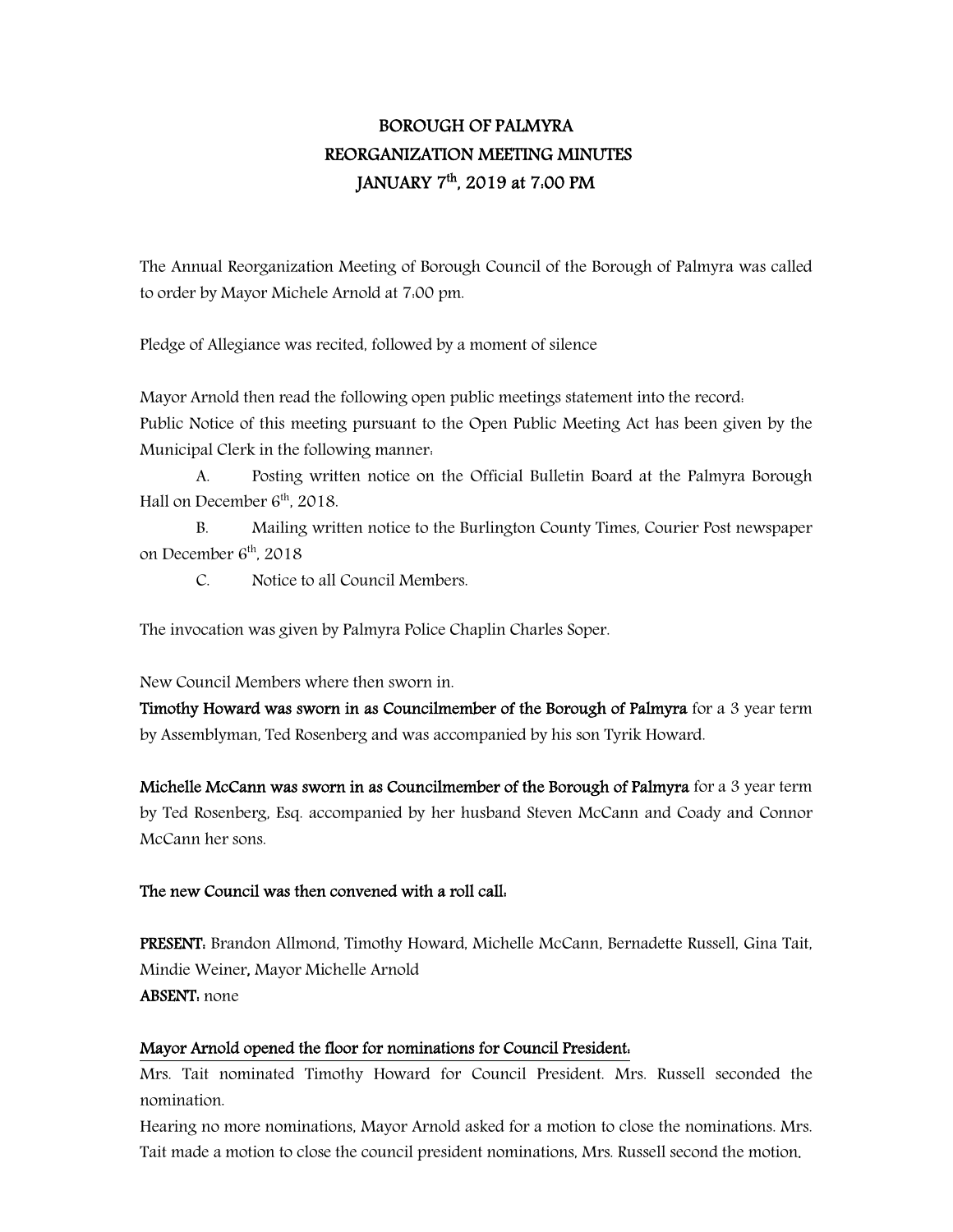#### Mayor Arnold then asked for a vote to approve Timothy Howard as Council President.

At the call of the roll the vote was:

### AYES: Mr. Allmond, Mr. Howard, Mrs. McCann, Mrs. Russell, Mrs. Tait, Ms. Weiner

### NAYES: none

Congratulations to Mr. Howard our new Council President.

Mr. Howard was sworn in as Council President of the Borough of Palmyra by Ted Rosenberg and accompanied by his son Malik Howard.

Mayor Arnold then introduced Kaya Robinson and Patrick Tait the 2019 Palmyra High School Representatives to Borough Council, and welcomed them.

### ACKNOWLEDGEMENT OF DIGNITARIES

Mayor Arnold acknowledged special guests in the audience, Burlington County Freeholder Balvir Singh; Chief of Police, Scott Pearlman; Chief of the Fire Department, Rick Dreby; Palmyra School Board President, Mark Russell; Palmyra Police Chaplin, Charles Soper; Palmyra Condo Association Board member, Kathleen Rix and Delran Councilman, Dan O'Connell.

Mayor Arnold also acknowledged the professionals in attendance, Robert Nehila, Jr. Bowman & Company; Andrew Brewer, Maraziti Falcon, LLP; James Winckowski, Consulting & Municipal Engineers; Dave Gerkens, Community Grant Planning and Housing; William Kirchner, Environmental Resolutions Inc.; John Hogue, Environmental Resources Management; Chris Fifis, Hardenberg Insurance Group and Mr. Ted Rosenberg, Esquire.

### STATE OF THE BOROUGH ADDRESS –Mayor Michelle Arnold

Mayor Arnold thanked everyone for coming out and indicated she was going to go over some of the highlights of 2018. Mayor Arnold indicated the finance department of the Borough of Palmyra is exceptional. Mayor Arnold stated we are in good financial condition, our fiscal responsibilities are met, our reserves and debt are very good and our bond rating is excellent.

Mayor Arnold indicated some of the changes we made this year are our housing inspections have now moved in-house and we are no longer hiring an outside firm. Mayor Arnold indicated our pension costs are stable and we have a 30% reduction in retiree health benefits which will be saving us about \$125,000.00 a year. Mayor Arnold stated we have extended the open hours at public works during the summer allowing more time for residents to drop off various items. Mayor Arnold stated we have also begun textile recycling; various items can be dropped off at public works and everything is either reused or recycled additionally the company providing the recycle bin is paying the Borough for its placement at public works. Mayor Arnold stated we have also purchased some new equipment at public works namely a "hot box" which we use for pothole and minor road repairs. Mayor indicated this piece of equipment will save us thousands of dollars, allowing us to do road repairs in house instead of having to contract that work out at a much higher cost. Mayor Arnold stated the Borough now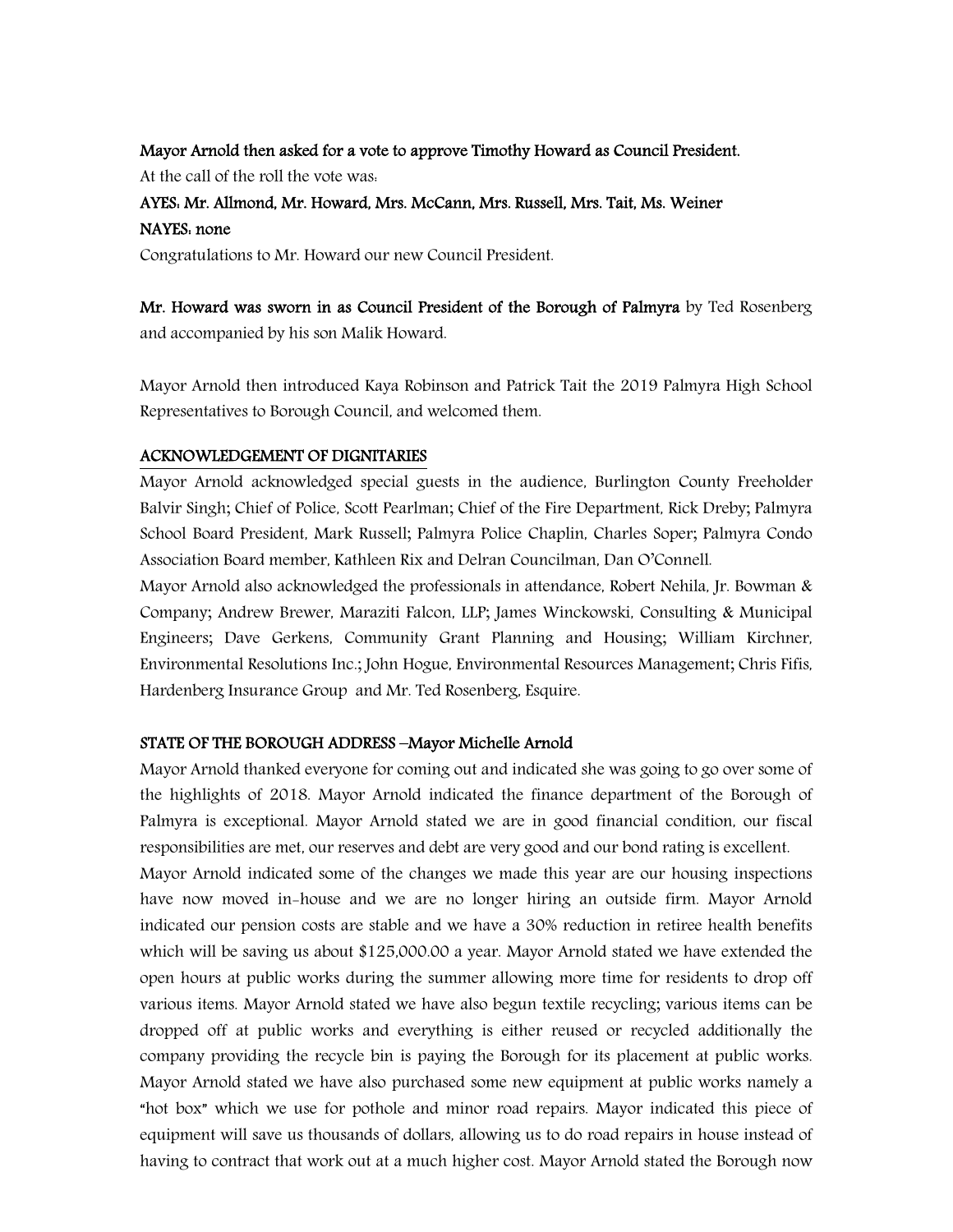has an employee who focuses on the vacant /abandon properties of the Borough. Mayor noted the vacant property list has gone from 142 properties to 62. Mayor Arnold noted we successfully arranged for the demolition of the problem property on Pennsylvania Avenue and are current working on another property on Arch Street hopefully leaving room for new construction. Marold Arnold stated we welcomed six new businesses in town last year and we promote them on our website and social media. Mayor Arnold noted the public events committee has been keeping with traditions of community hosting our Easter Egg Hunt, Town Wide Yard Sale and the Tree Lighting and Santa Visit. Mayor Arnold stated the outdoor dining and seating ordinance was passed allowing business the opportunity to provide outdoor dining for their customers. Mayor Arnold stated the Borough newsletter is being produced on a quarterly basis electronically; it provides information regarding things that are going on in the community.

Mayor Arnold stated the Borough has applied for many grants and recently learned we will be receiving a \$250,000.00 grant for the reconstruction of Temple Blvd. Mayor Arnold noted our 2018 road project included eight roads in the Borough and is the single most aggressive road project the Borough has undertaken to date. Mayor Arnold indicated we have been designated as an opportunity zone, by the State of New Jersey, which gives us the opportunity to encourage businesses to open shop in Palmyra in that designated area. Mayor Arnold noted the NJ State Attorney General's office is also moving forward with the prosecution of the responsible parties for the contamination of the Fillit property. Mayor Arnold stated we have also signed a contract with the redeveloper for the redevelopment property on Highland Avenue; the old PNC building and are looking forward to the redevelopment of that property. Mayor Arnold stated we have also purchased a new ladder fire truck which was put into service this past Sunday. Mayor noted the fire department will also be participating in the smoke detector giveaway. Mayor Arnold noted the police department is updating their computers and our SRO Officer Kendall is doing a great job in the schools. Mayor Arnold noted the police department has sponsored community events such as "Coffee with a Cop" and "National Night Out". Mayor Arnold stated over 100 cameras have been installed in the Borough, which the police are constantly monitoring in an effort to keep us safe.

Mayor Arnold stated many properties have experienced flooding in our community this year. The Borough will be purchasing portable pumps for residents to borrow to help with the removal of water from basements etc. FEMA will be doing an onsite visit in June or July of this year relooking at the flood map of 2017. Mayor Arnold stated the Master Plan review was completed, as required, last year. Mayor noted we have included an Art District which allows us to apply for additional grant funding. Mayor Arnold stated we have almost completed the improvements to Grove Park and expect that project to be completed shortly. The KIA Flag ceremony was held and the flag is currently flying outside. Mayor Arnold also noted we held the Veterans Medal Ceremony in November.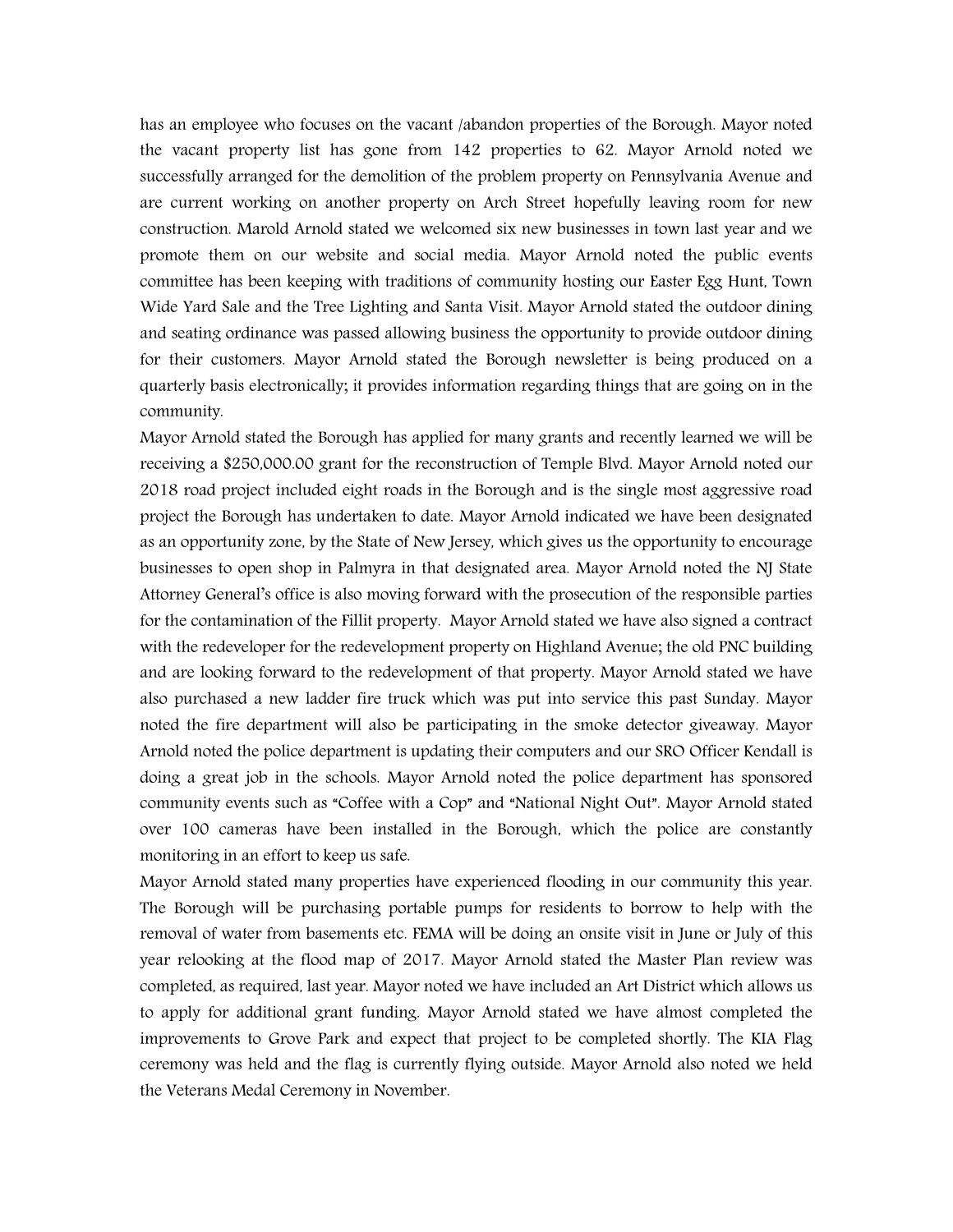Mayor Arnold stated other things we will be working on include the sign ordinance; updates to the War Memorial, monthly meetings with the Mayor, Mayor's wellness activities, forming a Mayor's advisory team to shares ideas with the Mayor to bring forward to council, completing the second phase to the mural at Tony's Barber shop. Mayor Arnold stated we would be holding a public forum regarding cannabis its medical use and possible adult recreational use. Mayor Arnold noted on the agenda this year you will see public reminders which will be things going on in the Borough which we sometimes need to be reminded of.

Some new things Mayor Arnold indicated she would like to see include a business locater kiosk at the corner of Cinnaminson Avenue and Broad Street. She stated she would like to see the promenade included in the Art Walk.

Mayor Arnold gave her heartfelt thanks to the Borough staff, the dedicated first responders, the fire fighters, the ambulance squad and the CERT Team, who are all volunteers, she thanked them for all they do to keep us safe. Mayor Arnold also thanked the residents for coming out to meetings, making phone calls and sharing ideas for making Palmyra, strong and inclusive. Mayor Arnold stated she looked forward to working together with Borough Council towards another productive year of growth, opportunities, implementing new ideas, expanding and exploring new ventures for the benefit of all of Palmyra.

#### **CORRESPONDENCE**

Mayor Arnold acknowledged a letter received from Addison Hinrichs of the Senate Majority Office of the New Jersey Senate.

Mayor Arnold also acknowledged a letter received from Resident, Dawn Centinaro.

Mayor Arnold then asked for a motion to open the  $1<sup>st</sup>$  Public Portion. President Howard made a motion to open the public portion for comments. Mrs. Russell second the motion

### All members present voted in favor of the motion

Mr. Rader – Harbour Drive- Mr. Rader questioned why resolution 2019-14 was on the agenda. Mr. Rader stated funds were approved in the amount of \$3,000.00 thru resolution 2018-213 for a contract with Mr. Daniel Rosenberg from June  $18<sup>th</sup>$ , 2018 thru December 31<sup>st</sup>, 2018. Mr. Rader stated that contract was approved for a special reason, which council has not explained how the money was spent or why the attorney's services were not used. Mr. Rader asked why council is approving the same contract neglected for 202 days. Mr. Rader asked how much of the three thousand dollars was actually spent. Mr. Rader asked why does a political agenda of the majority of council need to be funded by tax payer money after being ignored for 202 days. Mayor Arnold stated because that position was put into place last year that essentially forms that position and it needed to be advertised with our request for proposals. Mayor Arnold noted Mr. Danial Rosenberg was the only professional which replied in the category. Mayor Arnold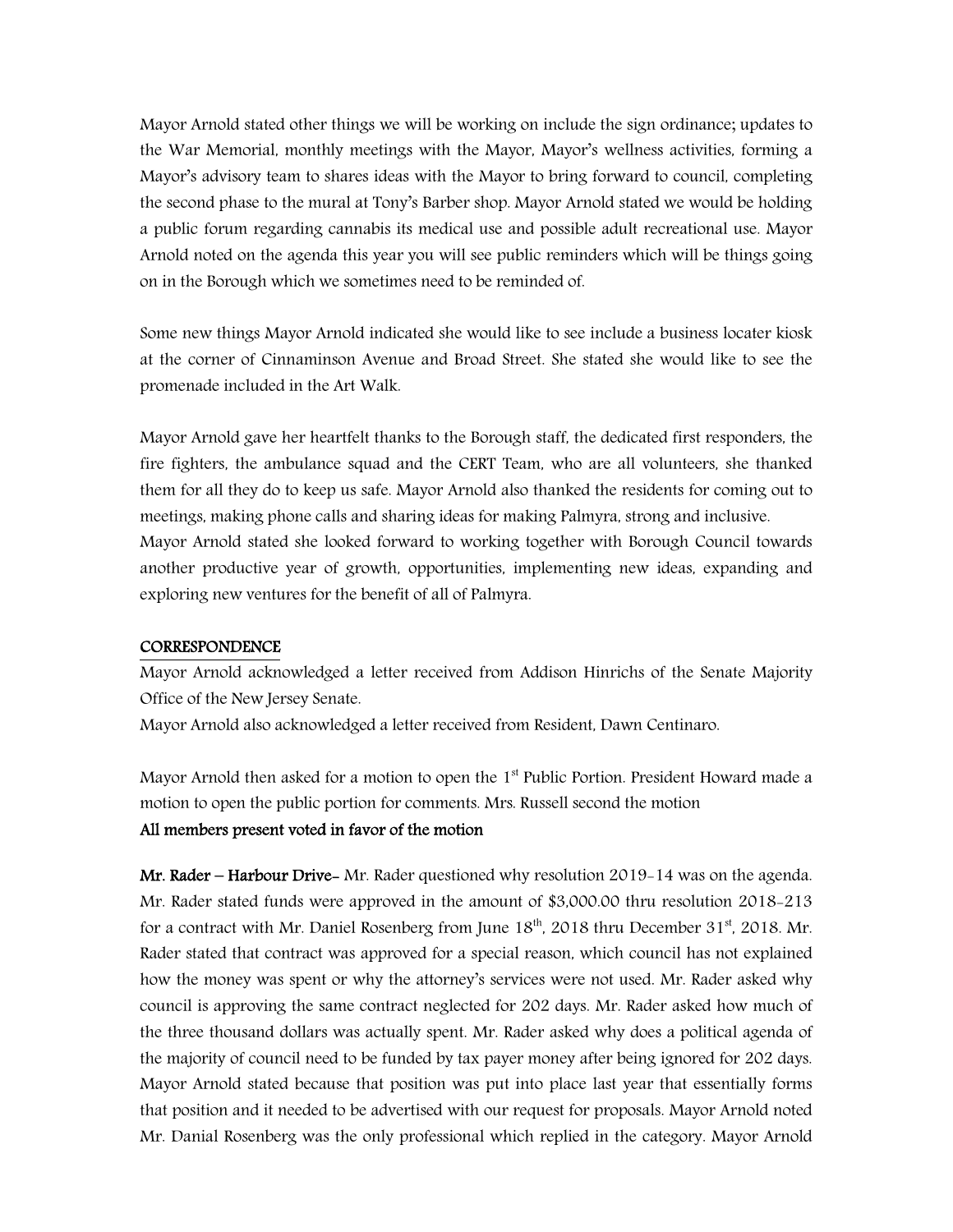stated if any funds were to be expended a secondary action would be necessary. Mr. Gural stated the original contract was awarded, where the RFP's were solicited for 2019 that contract was included, Mr. Daniel Rosenberg responded and Borough Council is awarding the contract tonight. Because the contract is awarded does not mean we are expending any funds. Any funded expended would have to come back to the governing body for approval. Mr. Gural noted the previous contract was not neglected; the governing body has no knowledge of the status of that investigation, only that it is ongoing. Mr. Rader asked if any correspondence between the attorney and council be available to the public. Mr. Gural indicated it maybe at some time in the future. Mr. Rader asked if anything was available now for public review. Mr. Gural indicated he would have to confer with our solicitor, Mr. Ted Rosenberg to answer that question.

Mr. Russell – Parry Avenue – Mr. Russell congratulated Council on their reorganization and Mr. Howard on his appointment as President of Borough Council. Mr. Russell reminded all that the Board of Education will be holding its business meeting on Wednesday at 7:00 pm. Mr. Russell also thanked Ms. Robinson and Mr. Tait for volunteering to serve as student representatives from the Palmyra High School.

No one else from the public wishing to be heard, Mrs. Russell made a motion to close the public portion, Mrs. Tait seconded the motion.

All members present voted in favor of the motion.

### NEW BUSINESS

- A. Council Committees Appointments
- B. Mayor's Annual Appointments
- C. Annual Citizen Appointments
- D. Notice of Annual Borough Council Caucus Meeting and Regular Meeting Dates

President Howard stated he had a list of the Council Committee appointments which indicated how council wishes to serve. President Howard then handed out a list of the proposed Council Committee Appointments for approval. President Howard explained that council had decided which committees and who would be serving on those various committees. Mayor Arnold asked Ms. Jackson if she had a copy and she indicated yes. Ms. Jackson asked if we could go over who the chair of which committee was. President Howard indicated the chairpersons would be decided when the committees held their meetings and that information would be disseminated after that time. Ms. Russell asked Mayor Arnold if she could continue as the Shade Tree liaison, as that was a mayor appointment. Mayor Arnold indicated yes. Mayor Arnold stated she had reached out to everyone on Council to see what committees they would be interested in serving on. Mayor Arnold noted this is the first time she is seeing this list and indicated it should be noted that the Mayor is excluded from all committees. The list submitted read as follows for Council Committee appointments: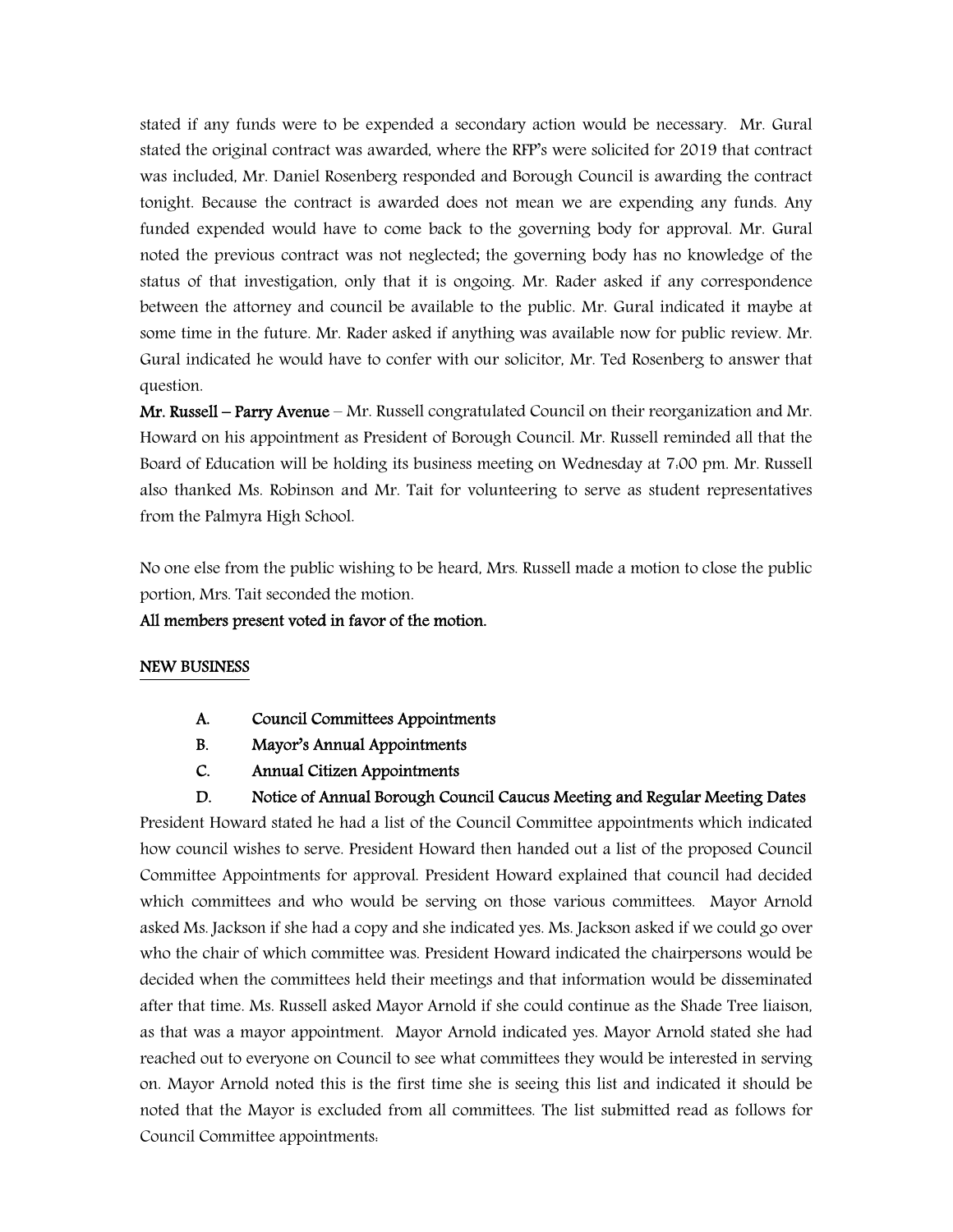Brandon Allmond– Youth & Recreation; Public Works & Sewer, Public Buildings & Grounds; Construction, Housing & Code Enforcement; Communications & Public Relations; Redevelopment and Negotiation; Board of Education Liaison

**Timothy Howard** – Public Works & Sewer; Youth & Recreation; Public Buildings, Parks & Grounds; Redevelopment & Negotiations; Public Safety & Municipal Court; Construction, Housing & Code Enforcement

Michelle McCann– Administration and Finance; Communication & Public Relations; Business Community and Development; Green Team; Redevelopment & Negotiation

Bernadette Russell– Administration & Finance; Construction, Housing & Code Enforcement; Business Community & Development, Green Team; Shade Tree Advisory Board Liaison; Palmyra Condo Homeowners Association Liaison Green Team

Gina Tait – Public Safety and Municipal Court; Public Works & Sewer; Youth & Recreation; Public Buildings Parks & Grounds; Redevelopment & Negotiations, Public Events; Board of Education Liaison

Mindie Weiner – Administration & Finance; Business Community and Development; Green Team; Communications & Public Relations; Public Events; Riverfront Homeowners Association Liaison

President Howard noted each committee chairperson will be selected by each various committee once they meet.

Mayor Arnold then read the following:

### Mayor's Annual appointments

| Borough Administrator                               | John Gural                |
|-----------------------------------------------------|---------------------------|
| Board of Health Secretary /Deputy Clerk             | Marie Nagle               |
| Tax Search Officer/Deputy Administrator             | Tanyika Johns             |
| Municipal Lien Search Officer/ Fair Housing Officer | Doretha Jackson           |
| Community Center Exercise Facility Director         | Tracy Kilmer              |
| Police Records Clerk                                | Renay Montgomery          |
| SLEO II Officer/Court Officer                       | John Quigg and Allen Berg |
| Crossing Guards                                     | All names on resolution   |
| Storm Water Coordinator                             | John Gural                |
| Tree Officer                                        | Jon Petitte               |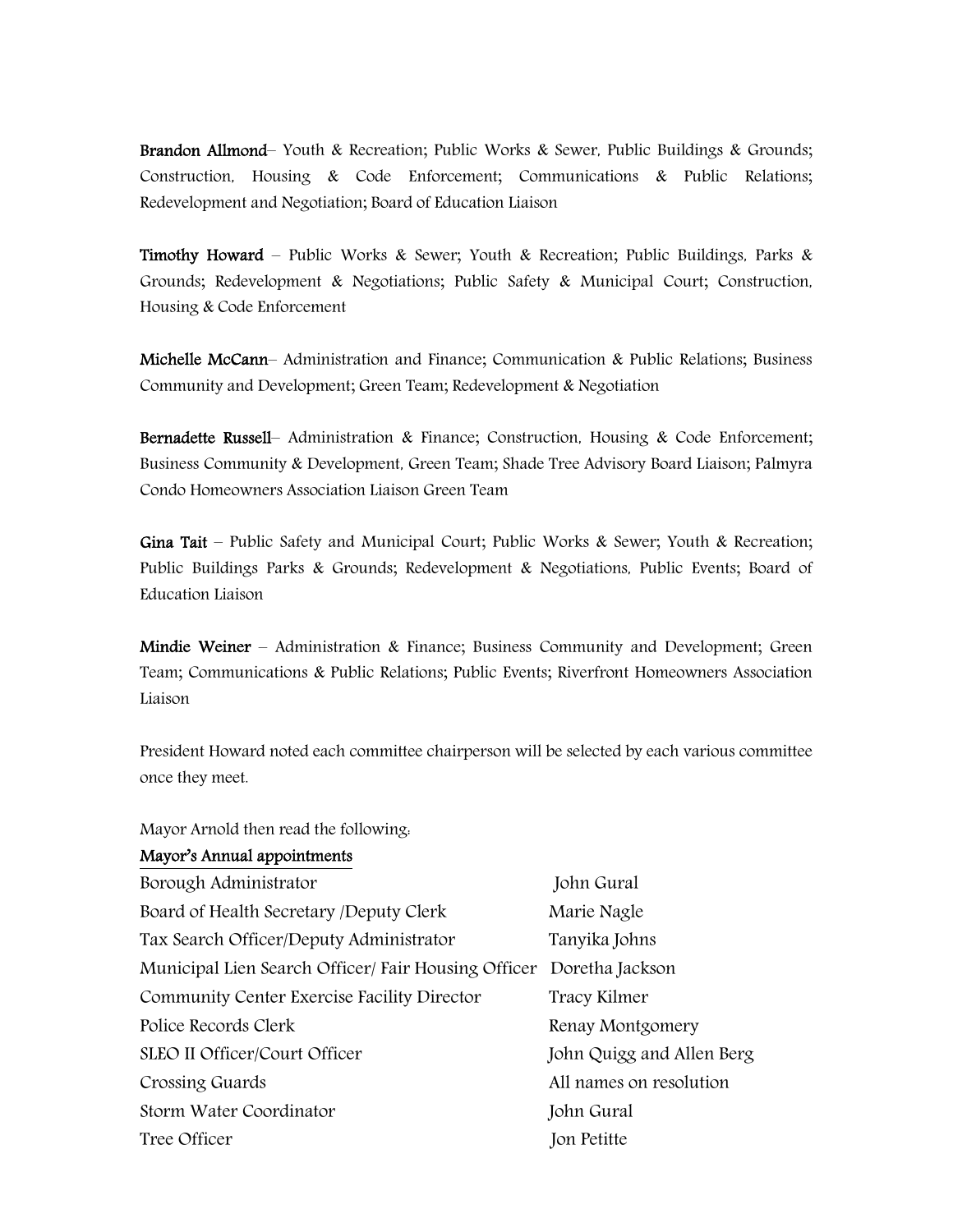| Clean Communities Coordinator          | Mark Allen              |
|----------------------------------------|-------------------------|
| Recycling Coordinator                  | Earnest McGill          |
| Police Matron                          | Geraldine Bright        |
| Emergency Management Coordinator       | Richard K. Dreby        |
| 1 <sup>st</sup> Deputy Emergency Mgmt. | Tracy Kilmer            |
| 2 <sup>nd</sup> Deputy Emergency Mgmt. | John Skowronski         |
| <b>CERT</b> Team                       | all names on resolution |
| Fire Chief                             | Richard Dreby           |
| 1 <sup>st</sup> Battalion Chief        | Allan Zimmerman         |
| $2nd$ Battalion Chief                  | Michael Stokes          |
| Fire Police/Fire Department Captain    | William Quigg           |
| Fire Police/Fire Department Lieutenant | James Teesdale          |
| Fire Police                            | Teresa Bankowski        |

Mayor Arnold then read the following Annual Citizen Appointments;

### LAND USE BOARD

| , Council Rep.               | 1 year  | 01/01/19 | 12/31/19 |
|------------------------------|---------|----------|----------|
| John Gural, Borough Official | 1 year  | 01/01/19 | 12/31/19 |
| Bryan Norcross               | 4 year  | 01/01/19 | 12/31/22 |
| Brian O'Kane                 | 4 year  | 01/01/19 | 12/31/22 |
| Theodore Scott               | 4 year  | 01/07/17 | 12/31/20 |
| Lewis Yetter<br>Alternate #1 | 2 years | 01/01/17 | 12/31/19 |

### SHADE TREE ADVISORY BOARD

| Jon Petitte (tree officer)       | 1 year | 01/01/19 | 12/31/19 |
|----------------------------------|--------|----------|----------|
| Bernadette Russell - Council Rep | 1year  | 01/01/19 | 12/31/19 |
| Andrew Lehrian                   | 1 year | 01/01/19 | 12/31/19 |
| Tim Kaluhiokalani                | 1 year | 01/01/19 | 12/31/19 |
| Emma Melvin                      | 1 year | 01/01/19 | 12/31/19 |

Mayor Arnold then read the following Notice of Borough Council's meeting dates for 2019: All such meetings to be held on the first Monday (Caucus Meeting) and third Monday (Regular Meeting) of each month, unless otherwise noted due to a holiday. Meetings shall be held at 7:00 P.M., unless indicated with \*\*, in which case those meetings shall begin at 6:00 P.M. All meetings will be held in Borough Hall at 20 West Broad Street, Palmyra, New Jersey 08065.Any and all business involving the Borough may be discussed. Formal official action may be taken at such meetings.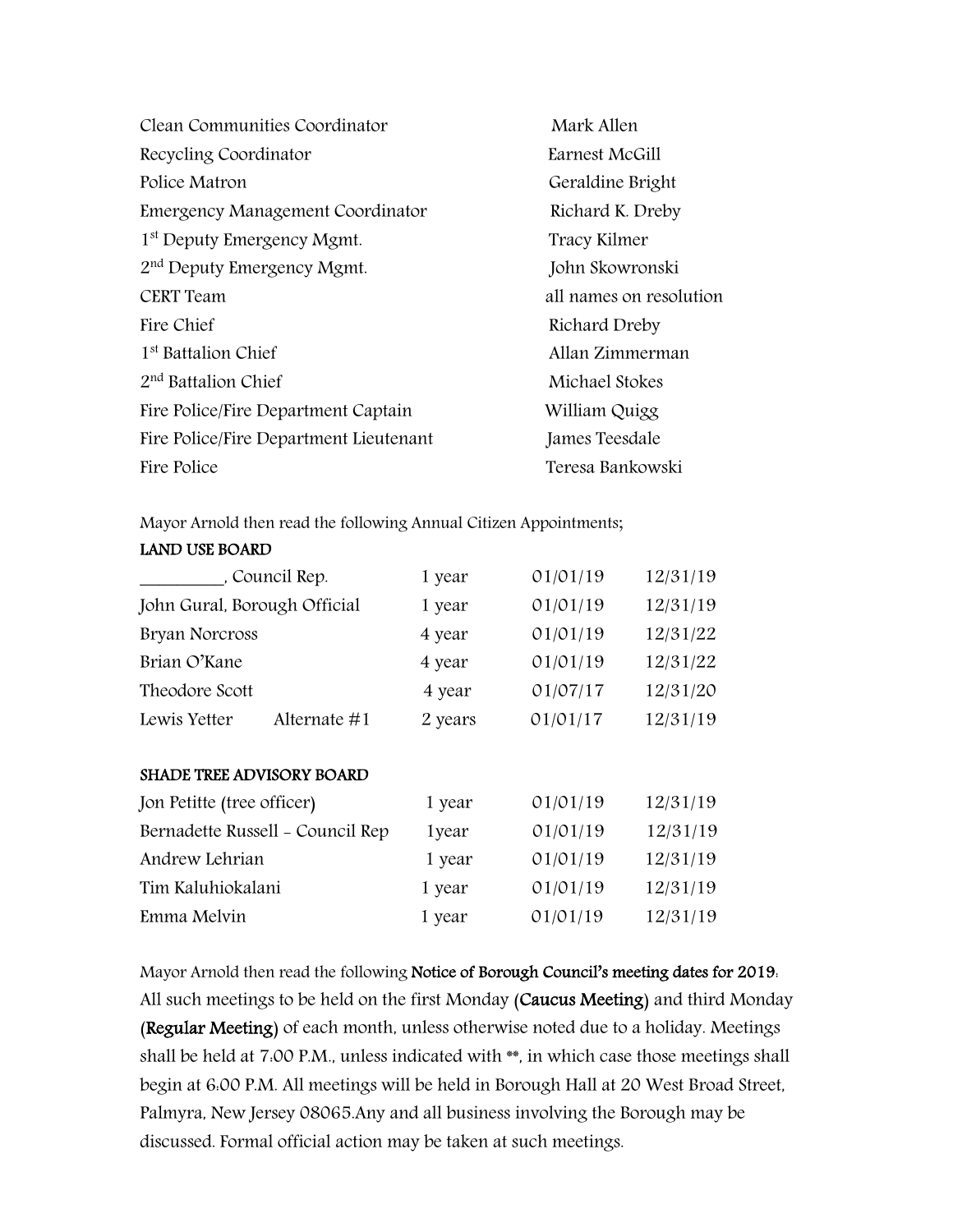| January 22 <sup>nd</sup> , 2019 (Tues) | July 15th, 2019                               |
|----------------------------------------|-----------------------------------------------|
| February 4 <sup>th</sup> , 2019        | August 5 <sup>th</sup> , 2019                 |
| February 19th. 2019 (Tues)             | August 19th, 2019                             |
| March 4 <sup>th</sup> , 2019           | September 16th, 2019                          |
| March 18th, 2019                       | October 7 <sup>th</sup> , 2019                |
| April 1st, 2019                        | October 21st, 2019                            |
| April 15 <sup>th</sup> , 2019          | November 4 <sup>th</sup> , 2019 <sup>**</sup> |
| May 6 <sup>th</sup> , 2019             | November 18th, 2019                           |
| May 20 <sup>th</sup> , 2019            | December $2nd$ , 2019                         |
| June $3^{rd}$ , 2019 ••                | December 16 <sup>th</sup> , 2019              |
| June 17 <sup>th</sup> , 2019           |                                               |

At that time, the governing body may adopt a resolution to retire into closed session for the purpose of discussing qualified exemptions from the Open Public Meetings Act. The Borough Council, immediately following closed session will resume with the general business of the meeting and formal action may then be taken. The public is welcomed to attend and speak at any meeting of the Borough Council of the Borough of Palmyra, County of Burlington and State of New Jersey.

### NOTICE OF SPECIAL REDEVELOPMENT MEETINGS

Please be advised that the Borough Council of the Borough of Palmyra will hold Special Redevelopment Meetings at 6:30 PM in the Borough Hall, 20 West Broad Street, Palmyra, New Jersey on the following dates:

| February $4th$ , 2019        | August $5th$ , 2019   |
|------------------------------|-----------------------|
| March 4 <sup>th</sup> , 2019 | October $7th$ , 2019  |
| April 1 <sup>st</sup> , 2019 | December $2nd$ , 2019 |
| May 6 <sup>th</sup> , 2019   |                       |

Mayor Arnold indicated Resolution 2019-01 to Resolution 2019-74 will be enacted as a single motion, if any resolution needs additional discussion it will be removed from the consent agenda and voted on separately. Mayor asked if any resolutions needed to be removed from the consent agenda. Hearing none, Mayor Arnold proceeded with reading the resolutions:

### RESOLUTIONS

Consent Agenda- Resolution 2019-1 to Resolution 2019-74

1. Resolution 2019-01, Resolution to Confirm Council Committee Appointments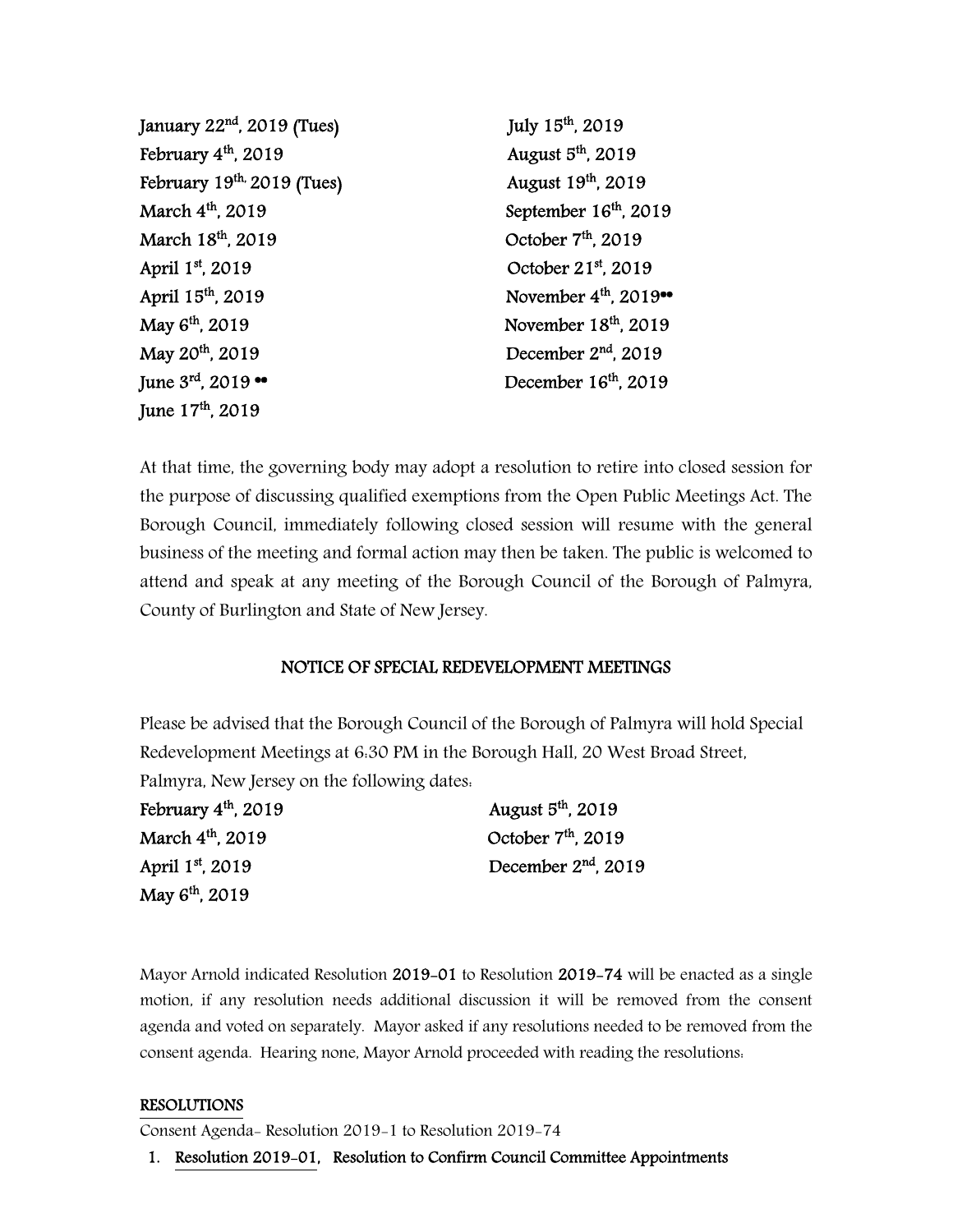- 2. Resolution 2019-02, Resolution to Confirm Mayor's Annual Appointments
- 3. Resolution 2019-03, Resolution to Confirm Mayor's Annual Citizen Appointments
- 4. Resolution 2019-04, Resolution Approving the Borough of Palmyra Official Caucus and Regular Monthly Public Meeting Dates for the Borough Council for 2019
- 5. Resolution 2019-05, Resolution Authorizing the Appointment of Ted Rosenberg, Esq., as Municipal Solicitor.
- 6. Resolution 2019-06, Resolution Authorizing the Appointment of Thomas Hastie, Esq. of Capehart & Scatchard as Special Counsel/Bond Attorney.
- 7. Resolution 2019-07, Resolution Authorizing the Appointment of Armando Riccio, Esq. as Special Counsel/Labor Attorney.
- 8. Resolution 2019-08, Resolution Authorizing the Appointment of William Burns, Esq. and Kelly Grant of Capehart & Scatchard and Eric M Bernstein of Eric M Bernstein & Associates, LLC as Special Counsel/Conflict Attorneys.
- 9. Resolution 2019-09, Resolution Authorizing the Appointment of Andrew Brewer, Esq. of Maraziti Falcon, LLP as Special Counsel/Municipal Redevelopment Attorney.
- 10. Resolution 2019-10, Resolution Authorizing the Appointment of Robert P. Nehila Jr., of Bowman & Company LLP, as Municipal Auditor
- 11. Resolution 2019-11, Resolution Authorizing the Appointment of William Kirchner of Environmental Resolutions Inc., (ERI) as Municipal Engineer
- 12. Resolution 2019-12, Resolution Authorizing the Appointment of William Kirchner of Environmental Resolutions Inc., (ERI) as Municipal Sewer Engineer
- 13. Resolution 2019-13, Resolution Authorizing the Appointment of John Hogue & Valdimir Raskin of Environmental Resources Management (ERM), as Municipal Environmental Engineer/Consultant and LSRP.
- 14. Resolution 2019-14, Resolution Authorizing the Appointment of Daniel M Rosenberg of Daniel M Rosenberg & Associates, LLC as Special Counsel/Ethics Attorney
- 15. Resolution 2019-15, Resolution Authorizing the Appointment of Gregory R. Valesi and James Winckowski of Consulting & Municipal Engineers (CME) as Special Projects Engineer
- 16. Resolution 2019-16, Resolution Authorizing the Appointment of David Gerkens of Community Grants, Planning and Housing, (CGP&H) as Municipal Planner/Grants Coordinator.
- 17. Resolution 2019-17, Resolution Authorizing the Appointment of Community Grants, Planning and Housing, (CGP&H) as Municipal Affordable Housing/RCA Administrator.
- 18. Resolution 2019-18, Resolution Authorizing the Appointment of James D. Fattorini, Esq., as Municipal Public Defender.
- 19. Resolution 2019-19, Resolution Authorizing the Appointment Stephen J Wenger, Esq. As Municipal Prosecutor.
- 20. Resolution 2019-20, Resolution Authorizing the Appointment of any/all other Municipal Prosecutors In Burlington County, as Substitute Prosecutor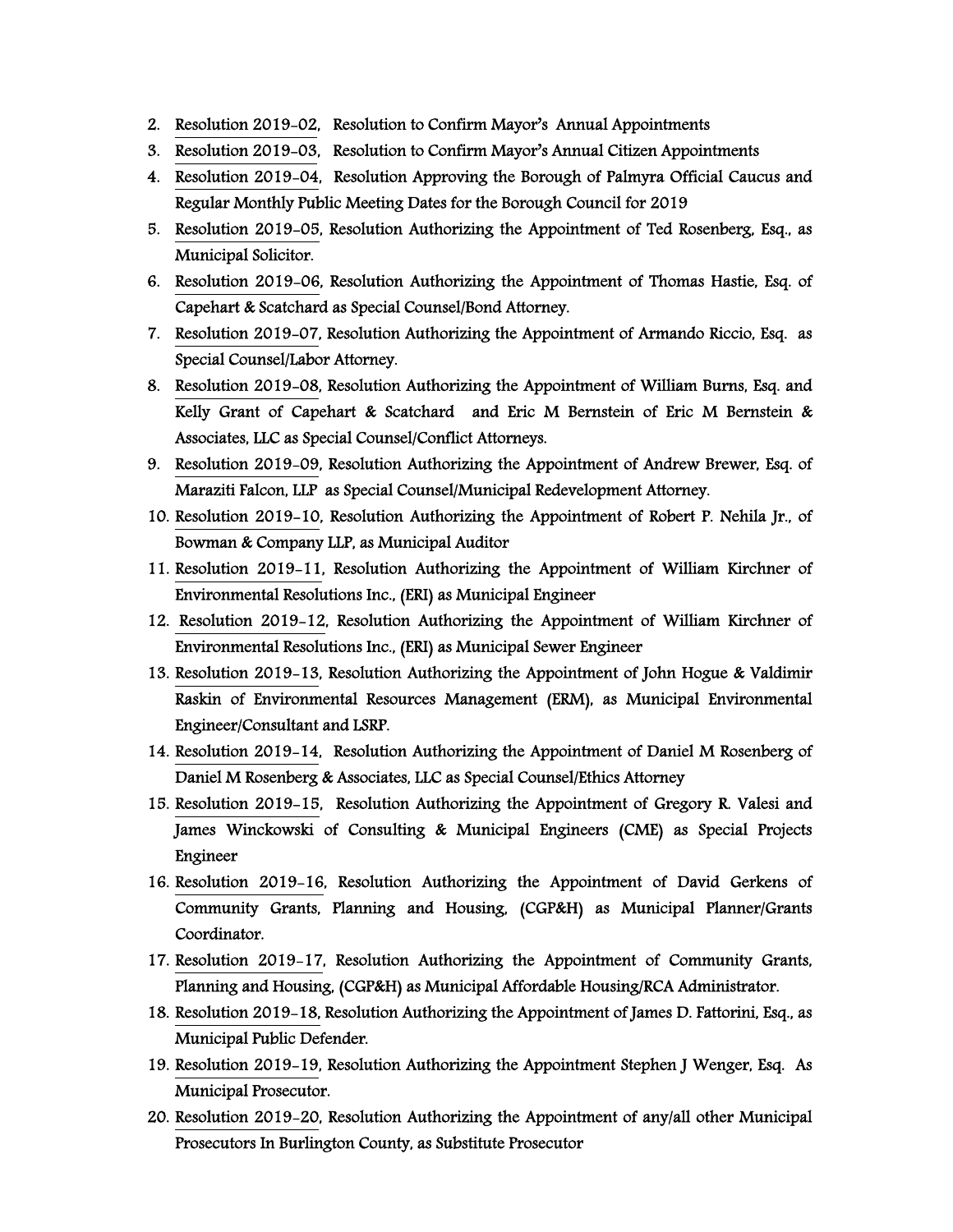- 21. Resolution 2019-21, Resolution Authorizing the Appointment of Christopher Fifis of Hardenbergh Insurance Group as Insurance Consultant/ JIF Risk Management Consultant and Authorizing JIF Risk Management Consultant Agreement
- 22. Resolution 2019-22, Resolution Authorizing The Mayor to Execute Contracts with All Appointed Professionals After Review and Approval by the Solicitor and the Chief Financial Officer.
- 23. Resolution 2019-23 Resolution Appointing John Gural as Administrator for The Borough Of Palmyra
- 24. Resolution 2019-24, Resolution Appointing John Gural as Burlington County JIF Fund Commissioner.
- 25. Resolution 2019-25, Resolution Appointing John Gural as Burlington County JIF Claims Coordinator
- 26. Resolution 2019-26, Resolution Appointing John Gural as Hearing Officer For Non-Uniformed Employees
- 27. Resolution 2019-27, Resolution Appointing John Gural as Storm Water Coordinator for the Borough of Palmyra.
- 28. Resolution 2019-28, Resolution Appointing Scott Pearlman as Burlington County JIF Alternate Fund Commissioner.
- 29. Resolution 2019-29, Resolution Appointing Robert Verry as Hearing Officer for Uniformed Employees
- 30. Resolution 2019-30, Resolution Appointing Tracy Kilmer as Burlington County JIF Safety Coordinator.
- 31. Resolution 2019-31, Resolution Appointing Tracy Kilmer as Housing Official and Housing Inspector for The Borough Of Palmyra
- 32. Resolution 2019-32, Resolution Appointing Tracy Kilmer as Zoning Officer for the Borough of Palmyra.
- 33. Resolution 2019-33, Resolution Appointing Donna Condo as Public Agency Compliance Officer For the Borough of Palmyra
- 34. Resolution 2019-34, Resolution Appointing Tanyika Johns as Deputy Administrator for the Borough Of Palmyra
- 35. Resolution 2019-35, Resolution Appointing Tanyika Johns as Alternate Registrar for the Borough of Palmyra
- 36. Resolution 2019-36, Resolution Appointing Doretha R. Jackson As Fair Housing Officer For The Borough of Palmyra
- 37. Resolution 2019-37, Resolution Appointing Doretha R. Jackson as Deputy Registrar for the Borough of Palmyra
- 38. Resolution 2019-38, Resolution Appointing Marie Nagle as Board of Health Coordinator for the Borough of Palmyra
- 39. Resolution 2019-39 Resolution Appointing Marie Nagle as Burlington County JIF Wellness Coordinator for the Borough of Palmyra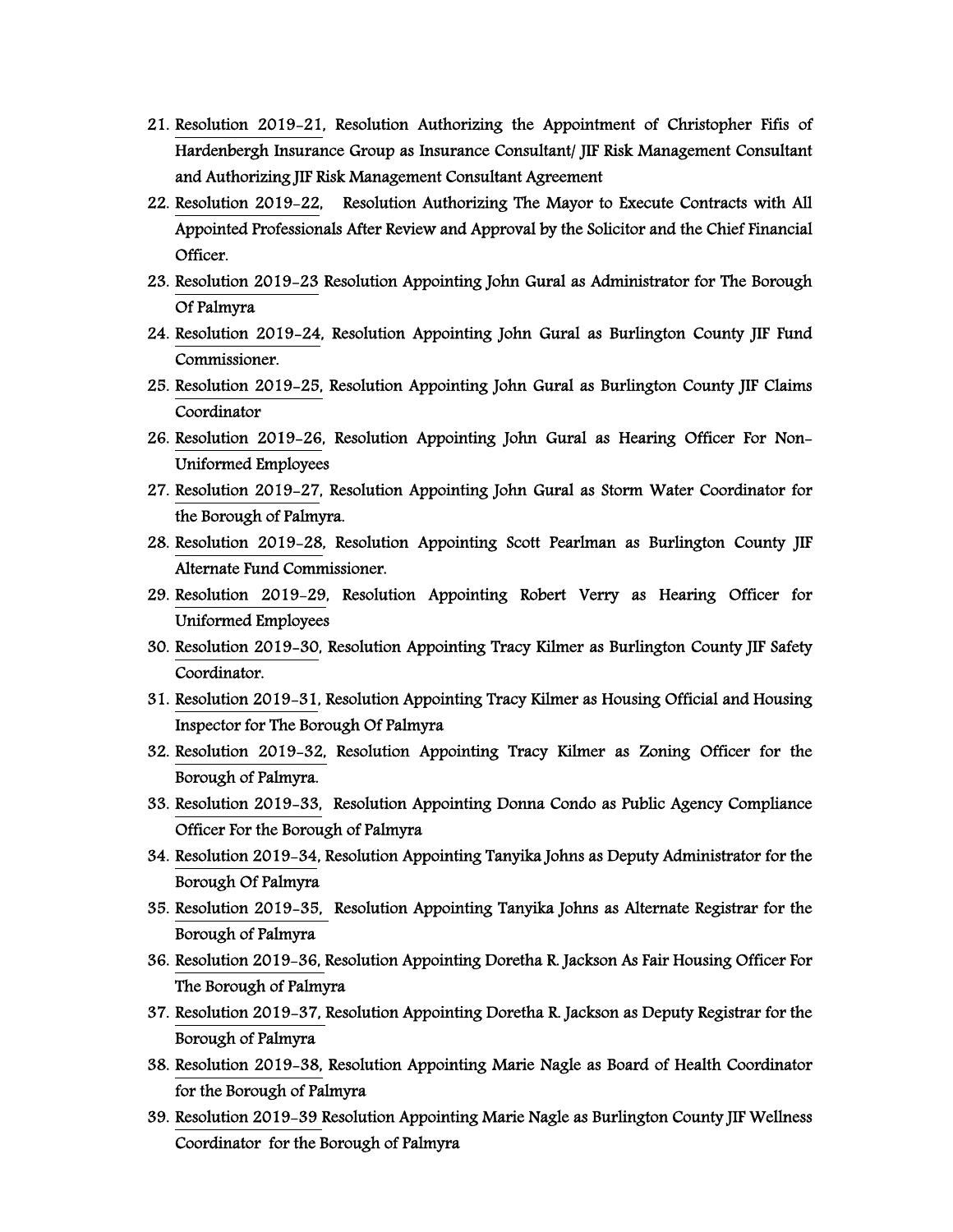- 40. Resolution 2019-40, Resolution Appointing Ernest McGill as Recycling Coordinator for the Borough of Palmyra.
- 41. Resolution 2019-41, Resolution Appointing Mark Allen as Clean Communities Coordinator for the Borough of Palmyra.
- 42. Resolution 2019-42, Resolution Appointing Jon Pettite as Tree Officer for the Borough of Palmyra
- 43. Resolution 2019-43, Resolution Appointing the Crossing Guards for The Borough of Palmyra for 2019.
- 44. Resolution 2019-44, Resolution Appointing John Quigg as SLEO II Officer for the Borough of Palmyra Police Department.
- 45. Resolution 2019-45, Resolution Appointing Allen Berg as SLEO II Officer for the Borough of Palmyra Police Department at 2018 Hourly Rate of \$16.38.
- 46. Resolution 2019-46, Resolution Appointing Allen Berg as Full-Time Public Works Driver/Laborer at the hourly rate of \$17.50 retroactive to January  $1<sup>st</sup>$ , 2019; continued employment is subject to receiving a commercial driver's License by July 1st, 2019.
- 47. Resolution 2019-47, Resolution Appointing the Borough of Palmyra Community Emergency Response Team (C.E.R.T.) Members
- 48. Resolution 2019-48, Resolution Authorizing the Appointment of Richard K. Dreby as Emergency Management Coordinator for the Borough of Palmyra
- 49. Resolution 2019-49, Resolution Appointing Philip Opalski as part-time Housing Inspector at not-to-exceed 16 hours per week and at the hourly rate \$33.00 retroactive to January 1, 2019, with continued employment as RCS Building Inspector included in his duties.
- 50. Resolution 2019-50 Resolution Appointing Dominic Petito as Plumbing Sub-Code Official and Plumbing Inspector at the combined Annual Salary of \$6,000.00 retroactive from January 1, 2019.
- 51. Resolution 2019-51, Resolution Appointing William Lunemann as Electrical Sub-Code Official, Effective January  $1<sup>st</sup>$ , 2019 thru December 31 $<sup>st</sup>$ , 2019</sup>
- 52. Resolution 2019-52, Resolution Appointing Michael Lunemann as part-time Code Enforcement Officer
- 53. Resolution 2019-53, Resolution Appointing Michael Lunemann as part-time Abandoned Property List Public Official for the Borough of Palmyra
- 54. Resolution 2019-54, Resolution Appointing Charles Soper, Wesley Allen, Tristan Shin and Ella Graham as Chaplains for the Borough of Palmyra Police Department
- 55. Resolution 2019-55, Resolution Appointing Dale Palmer as part-time Supervisor for Public Buildings and Grounds Department
- 56. Resolution 2019-56, Resolution Appointing George Moore part-time to Public Buildings and Grounds Department
- 57. Resolution 2019-57, Resolution Appointing Michele Wright-Sykes as part-time Community Center Scheduling Coordinator For the Borough of Palmyra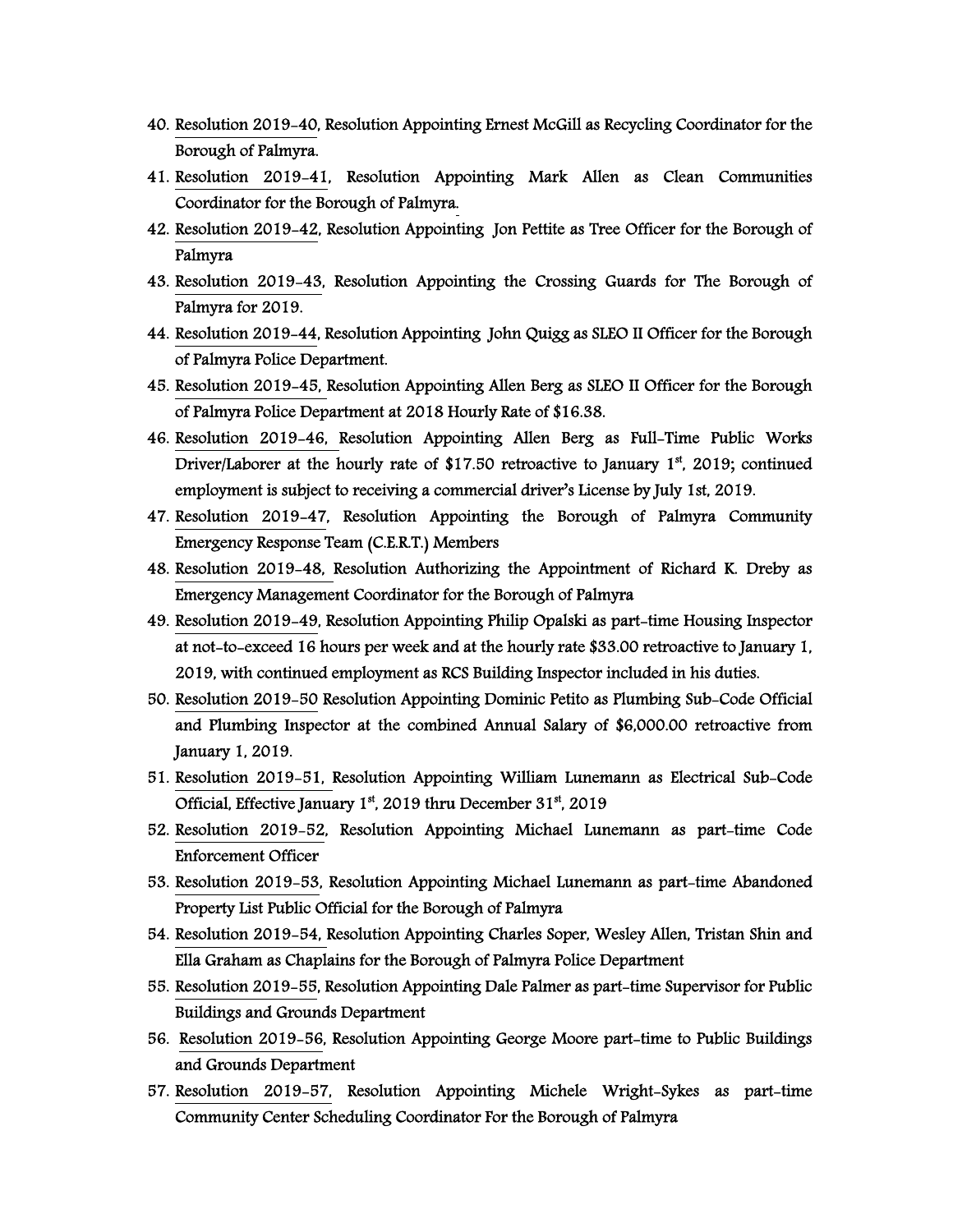- 58. Resolution 2019-58, Resolution Appointing Selina Korab and Christiana Quinton as parttime Community Center Scheduling Assistants for the Borough of Palmyra
- 59. Resolution 2019-59, Resolution Appointing Stacey Brugler as part-time Payroll Clerk and Finance Assistant
- 60. Resolution 2019-60, Resolution Appointing Linda Yansick as part-time Tax Clerk and Public Works/Sewer Administrative Assistant
- 61. Resolution 2019-61, Resolution Designating the Burlington County Times and the Courier Post as the Legal Newspapers and GovDeals.com as the Legal Auction Site for Vehicles and Property.
- 62. Resolution 2019-62, Resolution Authorizing the 2019 Temporary Budget Appropriations.
- 63. Resolution 2019-63, Resolution To Approve 2019 Temporary Debt Service for the Borough of Palmyra in the County of Burlington, State of New Jersey
- 64. Resolution 2019-64, Resolution Approving a Cash Management Plan for The Borough Of Palmyra.
- 65. Resolution 2019-65, Resolution Fixing the Rate of Interest to Be Charged On Delinquent Taxes, Sewer Payments and Assessments
- 66. Resolution 2019-66, Resolution Authorizing The Tax Collector to Cancel Debits and Credits of \$10.00 or Less for Tax and Sewer Payments
- 67. Resolution 2019-67, Resolution Authorizing the Tax Assessor to file Rollbacks, Assessments, Added and Omitted Tax Appeals and Assessor's List of Corrections and Errors on behalf of the Borough of Palmyra
- 68. Resolution 2019-68, Resolution Authorizing the Mayor to Execute a Shared Service Agreement with Willingboro Township for 2019 Animal Control Services in the amount of \$14,000.00.
- 69. Resolution 2019-69, Resolution Awarding 2019 Generator Preventative Maintenance Contract to Industrial Diesel Power, Inc. in the amount of \$9,370.00, subject to the solicitor's review and the Chief Financial Officer's certification
- 70. Resolution 2019-70, Resolution Awarding 2019 Maintenance Contract for Sewage Treatment Plant to Municipal Maintenance Company in the amount of \$225,602.00, subject to the Solicitor's review and Chief Financial Officer's certification
- 71. Resolution 2019-71, Resolution Awarding 2019 On-Call Contracting Services Contract to Neri's Construction & Rentals, Inc. in the amount of \$400,079.00 subject to the Solicitor's review and the Chief Financial Officer's certification
- 72. Resolution 2019-72, Resolution Awarding 2019 Sewer Treatment Plant and Pump Station Debris Removal Contract to FRANC Environmental in the amount of \$36,370.00 subject to the Solicitor's review and the Chief Financial Officer's certification
- 73. Resolution 2019-73, Resolution Awarding 2019-2020 Maintenance Contract to McCloskey Mechanical Contractors in the total amount of \$46,160.00 with Annual Amounts of \$22,820.00 for 2019 Contract Year and \$23,340.00 for 2020 Contract Year , subject to the Solicitor's review and Chief Financial Officer's certification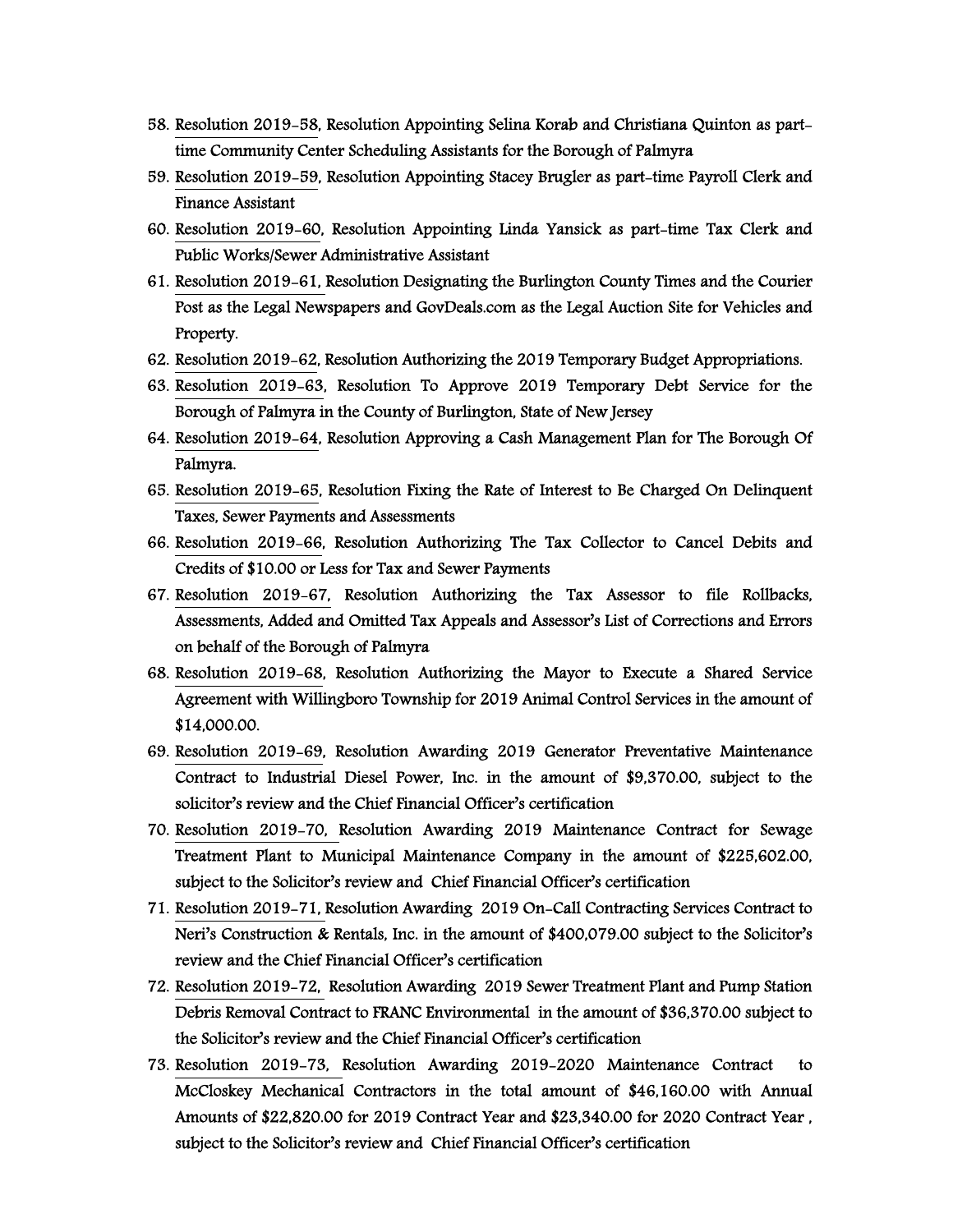74. Resolution 2019-74, Resolution Awarding 2019 OSHA Crane Inspection Contract to American Crane and Equipment Corporation in the Amount of \$1,556.00 subject to the Solicitor's review and the Chief Financial Officer's certification

Mayor Arnold asked for a motion to approve the consent agenda Resolutions 2019-1 thru Resolution 2019-74. Mrs. Russell made a motion to approve Resolutions 2019-1 thru Resolution 2019-74. Mrs. Tait seconded the motion.

## At the call of the roll, the vote was: AYES: Mr. Allmond, Mrs. McCann, Mrs. Russell, Mrs. Tait, Ms. Weiner, President Howard NAYES: None Resolution 2019-1 thru Resolution 2019-74 were approved

### COMMUNITY SPOTLIGHT

Mrs. Tait indicated we will be having our MKL Day of Service on January  $21<sup>st</sup>$ , 2019 at the community center from 9:00 am to 1:00 pm., followed by "A call to Action from 6:30 pm to 8:00 pm. Mrs. Tait indicated lunch will be served in the morning session.

#### PUBLIC REMINDERS

Mayor Arnold indicated public reminders would be done at the next meeting. Mayor Arnold then asked for a motion to open the  $2<sup>nd</sup>$  Public Portion. Mrs. Russell made a motion to open the public portion for comments. President Howard second the motion All members present voted in favor of the motion

Mrs. Rix – Harbour Drive – Mrs. Rix asked Councilwoman Russell if it was a conflict of interest for her to be on Borough Council and her husband to be on the Board of Education. Mrs. Russell indicated Mr. Rosenberg could answer that question for her. Mr. Rosenberg indicated, it was not a conflict of interest because he did not think the Board of Education President or any other member of the Board of Education receives any remuneration, and the votes which are taken if any that pertain to the Board of Education, Mrs. Russell can recuse herself if the need arises. Mayor Arnold noted that Mrs. Russell is not the Borough Council liaison to the Board of Education.

Ms. Park – Spring Garden Street-Ms. Park inquired about the recent article indicating the State Attorney General was going to bring to justice those who contaminated parcels on the Rt. 73 Southside which is in our Redevelopment area. Does this litigation have any impact as far as our ability to acquire the property? Mr. Rosenberg indicated there was nothing in the complaint that was filed by the Attorney General's office which would prohibited or inhibit the Borough from redeveloping or acquiring property in that area. Ms. Park asked if Spring Garden Street was on the list to be repaved. Mr. Gural indicated he was not aware of where Spring Garden